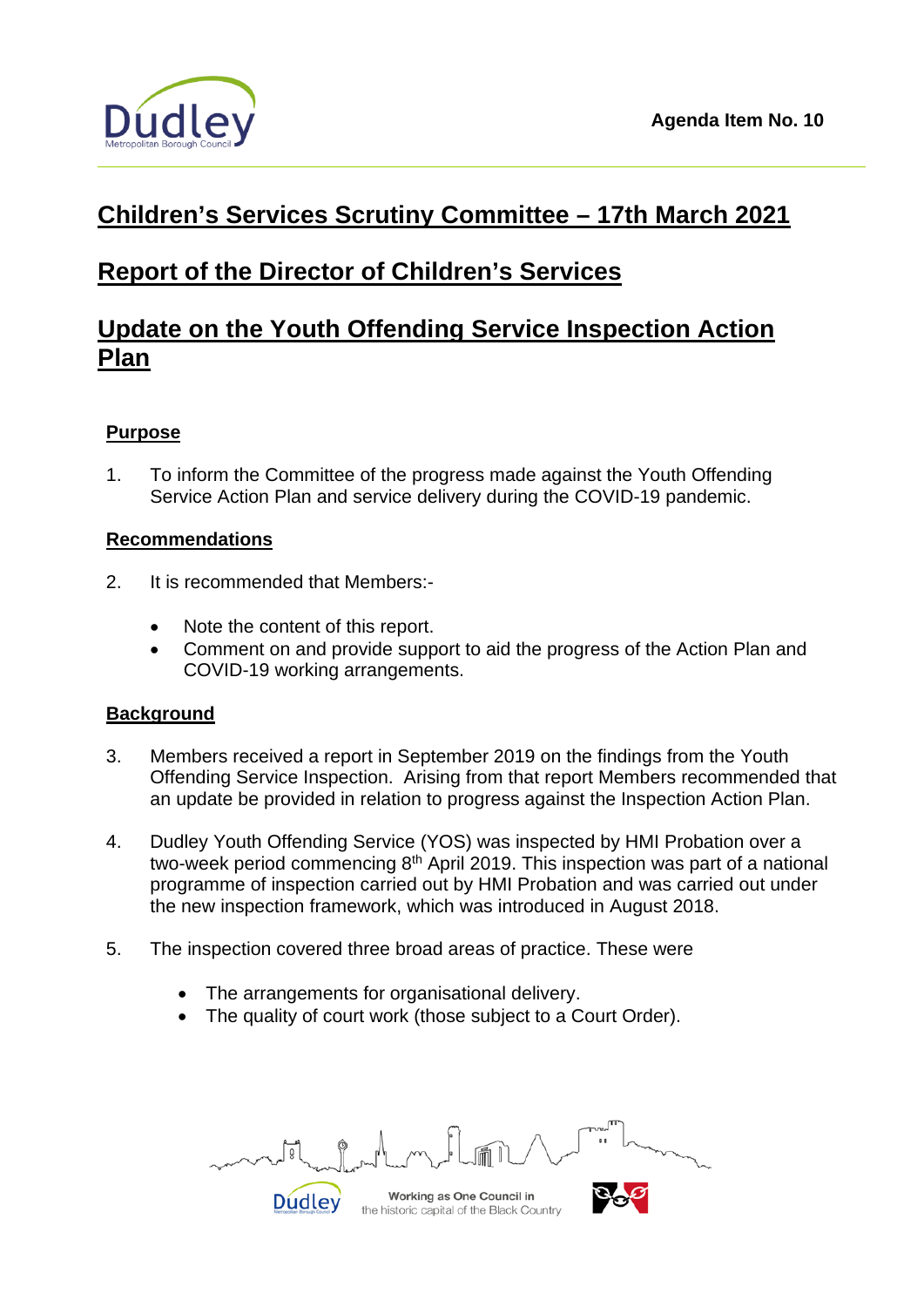- The quality of out of court disposal work (those subject to a Community Resolution, Youth Caution or Conditional Caution).
- 6. Overall, the service was rated as "requiring improvement".
- 7. The Inspectors found some significant areas of good practice particularly in relation to planning and delivery of work to support young people's desistence from offending. However, inspectors went on to identify that Dudley's rating was pulled down by the quality of work to keep young people safe. This, they say, has been the case with many other areas that they have inspected.
- 8. The inspectors found that education provisions for children known to the service was poor and has not merited the strategic attention it deserves.

The inspectors made the following five overarching strategic recommendations: -

9. The Chair of the YOS Board should;

> Work with the Management Board members, in order that they understand their role, function, data and performance for the YOS, to enable them to advocate on behalf of children and young people known to the service.

10. The YOS Management Board should;

Ensure that children and young people who are known to the service receive their statutory entitlement to education and access to high quality education/training services, which are matched to their needs and interests.

- 11. Develop an Out of Court Protocol which clarifies the rationale for decision making and includes a performance management system to monitor the effectiveness of this area of work.
- 12. Strengthen the Partnerships use of performance reports and data analysis in order to influence future service delivery.
- 13. The YOS Manager should;

Enable staff to assess accurately the risk to a child's safety and wellbeing and of risk of harm to others and to make sure that the risks are reviewed and managed effectively.

- 14. The remaining elements of the report drill down into the specific areas of practice that is either highlighted as good practice or areas for improvement.
- 15. There were two areas of specific concern which were rated as inadequate. Further analysis has taken place since receiving the report to understand the issues in

**Dudley** 

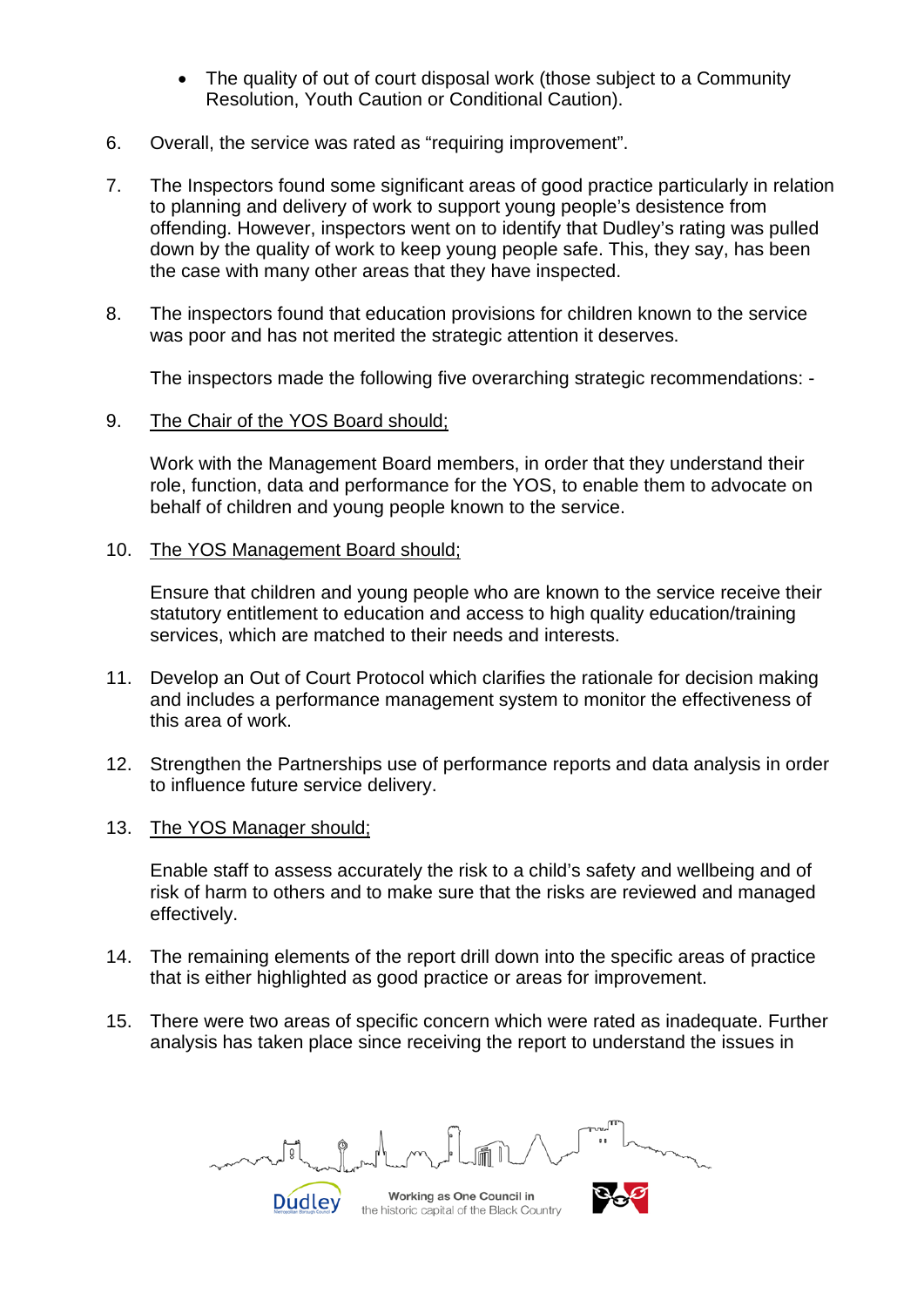more depth. The first is regarding reviewing cases, particularly in relation to changes to the risk posed by or to a young person. Our investigation identified significant work being undertaken to safeguard and protect the young person, however this was not recorded in a manner required by the inspectors, and although plans had been updated, the assessments had not been adjusted as appropriate. The other area to highlight was in relation to assessments for Out of Court disposals. This was recognised as an area of weakness. As no national guidance had been given to YOS's we endeavoured to create our own, this was seen as unacceptable by the inspectorate.

- 16. Through the Action Plan, those above and other areas highlighted for improvement have now been addressed, a copy of the Action Plan was submitted and approved by the Inspectorate. The Youth Justice Board are required to monitor its implementation and locally the responsibility sits with the YOS Management Board.
- 17. Unfortunately, this rating remains with the service until the next inspection which will be 2 to 3 years in the future

## **Progress against the Action Plan**

- 18. The following areas have been implemented since the last Children's Services Scrutiny Committee;
	- The YOS Plan for 2019/2020 was submitted to and approved by the Youth Justice Board (YJB) which contained the relevant Inspection Action Plan.
	- The implementation of the Health Review is now being implemented with the Lead Officer from Dudley Integrated Health and Care NHS Trust (formerly CCG)
	- Staff training has taken place with an emphasis on desistance, safeguarding and recording.
	- The Contextual Safeguarding Group continues to meet as a new sub-group of the Safeguarding People's Board arrangements and further developments are taking place to inform future practice.
	- A comprehensive data set to inform the YOS Board on progress against performance was developed. This is also utilised in the bi-monthly performance challenge.
	- Robust arrangements are now in place for the scrutiny of issues relating to young people who are not in education/training or employment.
	- A review of YOS policies and procedures took place and has a rolling programme.
	- An audit of cases against the new National Standards took place, which demonstrates good practice against these standards.
	- Disproportionality is now considered at each performance challenge.
	- Links have been made with the development of the Liquid Logic Social Care System which went live in November 2020.
	- Audit cycles for cases are now embedded in practice.

**Dudley** 

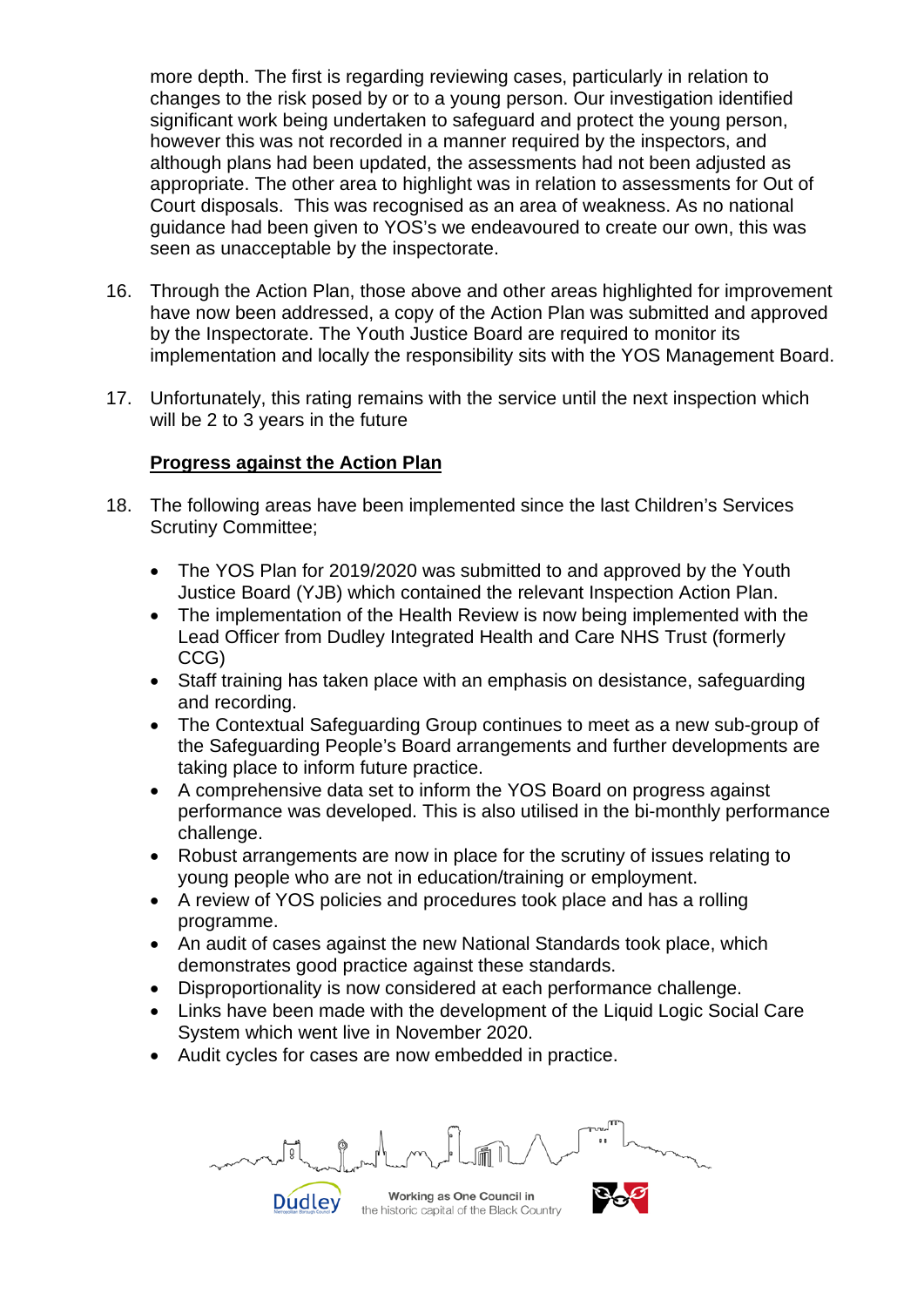- Working arrangements have been consulted upon and developed in partnership with the Police with sign off.
- An Assessment Framework was developed for out of court work and is now embedded.

## **COVID-19 and Dudley's Youth Offending Service**

- 19. The Youth Offending Service (YOS) has adapted its way of working from a traditional "offender management" approach to one that puts the child very much at the forefront of every aspect of service delivery. This has resulted in the service seeing every young person we engage with as a "Child First, Offender Second". Greater emphasis has been placed upon understanding the real lived experience of children, and the adverse childhood experiences that many of them would have encountered.
- 20. This has led to practitioners adopting a relationship-based approach with a view to strengthening factors for desistance in the ultimate hope that this approach will enable children to remain free of engaging in anti-social and criminal activity.
- 21. Dudley's YOS have also over the past year developed closer and stronger ties with statutory partners such as Children's Social Care, resulting in a significant proportion of our intervention being carried out with young people in a prevention and diversion capacity, in conjunction with Social Workers from across the Borough.
- 22. Dudley's YOS also continues to carry out our specialist function, more recently related to addressing Child Criminal Exploitation, which we are doing by working closely with the newly formed Contextual Safeguarding Hub.
- 23. Since the introduction of the first lockdown in March 2020, the Youth Offending Service has had to learn how to adapt its work practices in order to continue to provide a service during this time.
- 24. The Service transferred a number of areas of work through an IT platform via Zoom, Teams or WhatsApp. This included Referral Order Panels, Out of Court Disposal Panel Meetings and Prevention and Diversion meetings. The YOS engaged with other agencies and professionals, again through this medium.
- 25. This included the courts, which had closed completely and the Secure Estate. With the courts not operating as normal, a back log in sentencing was created, which is still being dealt with at the moment. The Secure Estate stopped families and professionals visiting the units with engagement via social media platforms.
- 26. All open cases went through a rigorous analysis and was rated red, amber or green, dependant on the offence or risk posed. Those rated as red continued to receive time limited face to face contact.

**Dudley** 

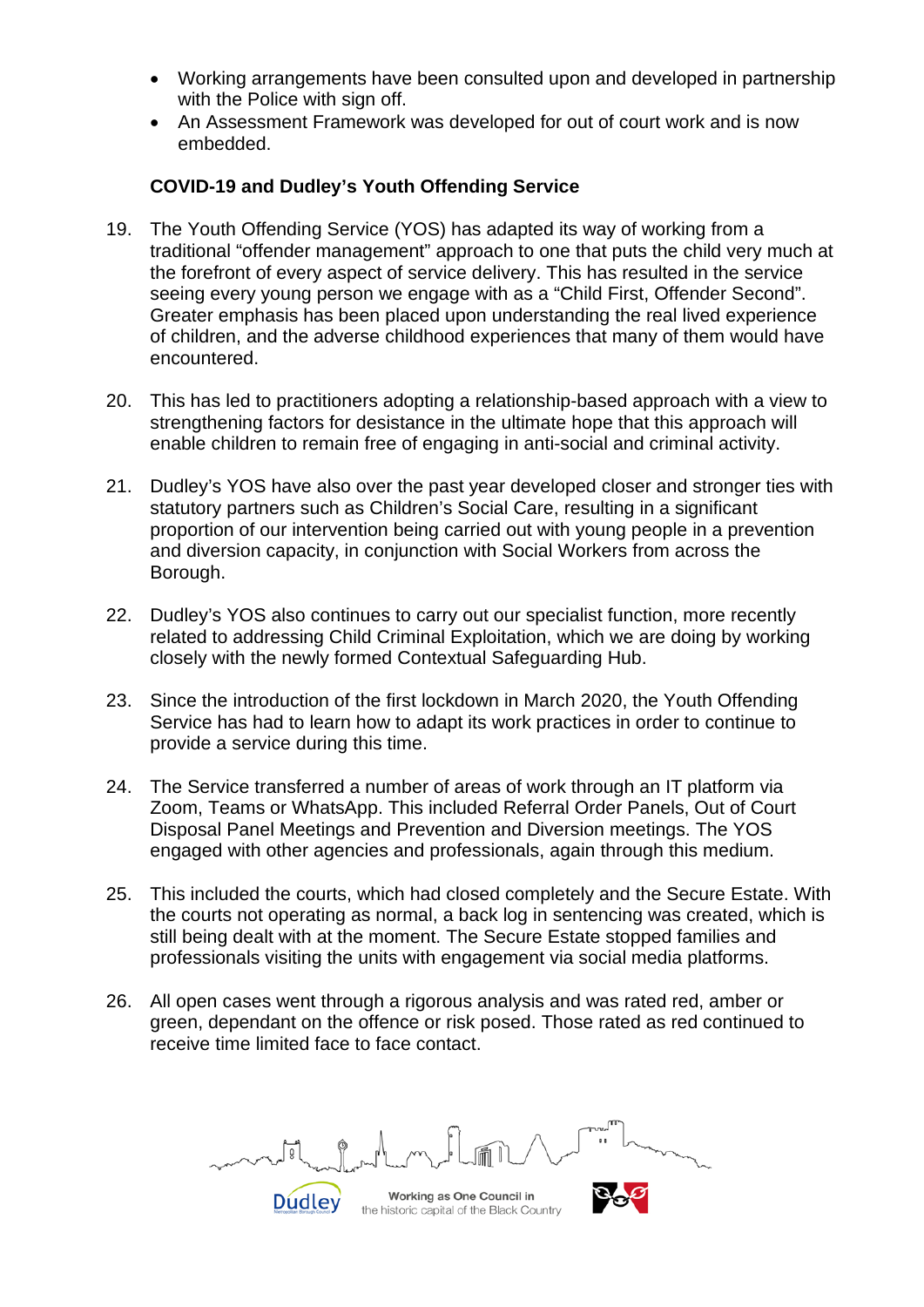- 27. Groupwork facilities were still available online, these included the Knife Crime Programme, Street Violence Programme, Street Doctors and the Drive Alive Programme. We also provided Victim Support packs, coupled with an online victim feedback questionnaire.
- 28. Key partnership work continued to be delivered via online activity for the preparation of College or employment, health and wellbeing programmes and literacy and numeracy.
- 29. Reparation which is normally carried out directly with a victim or within the community was not possible, so therefore the Reparation Co-ordinator created packages of activities to be carried out at home with the young people and their families. As the initial COVID-19 lockdown eased, and we were allowed to meet up in open spaces, practitioners took this opportunity to work with young people creatively in these open spaces.
- 30. Despite the unusual circumstances the YOS has been performing well against two of the three National Indicators of reducing First Time Entrants and Reducing Reoffending. There is a slight increase in the number of young people in custody however, the numbers are small and therefore, care should be taken when interpreting the information. However, this is still a reduction on the previous annual comparator.

#### **YOS Data - April to September 2020**

## 31. **First Time Entrants (FTE) (January-2019 to December-2019 – rates of FTE per 100,000)**

When the FTE rate per 100,000 is examined, Dudley had a higher rate (203) than the Youth Offending Team (YOT) Family average (154), but lower than the national (204) and West Midlands (268) averages.

When compared with the previous year's data, Dudley was at 260 FTE and is now at 203 FTE per 100,000.

#### 32. **Re-offending (rates listed as average number of offences)**

January-2018 to December 2018 (year): Dudley's performance (2.45) was better than the YOT Family average (4.2), the national average (3.93) and the West Midlands average (3.84).

October-2018 to December 2018 (quarter): Dudley's performance (2.25) was better than the YOT Family average (3.95), the national average (3.89) and the West Midlands average (3.5).

#### 33. **Use of Custody (rates per 1000 of the age 10-17 population)**

**Dudley** 

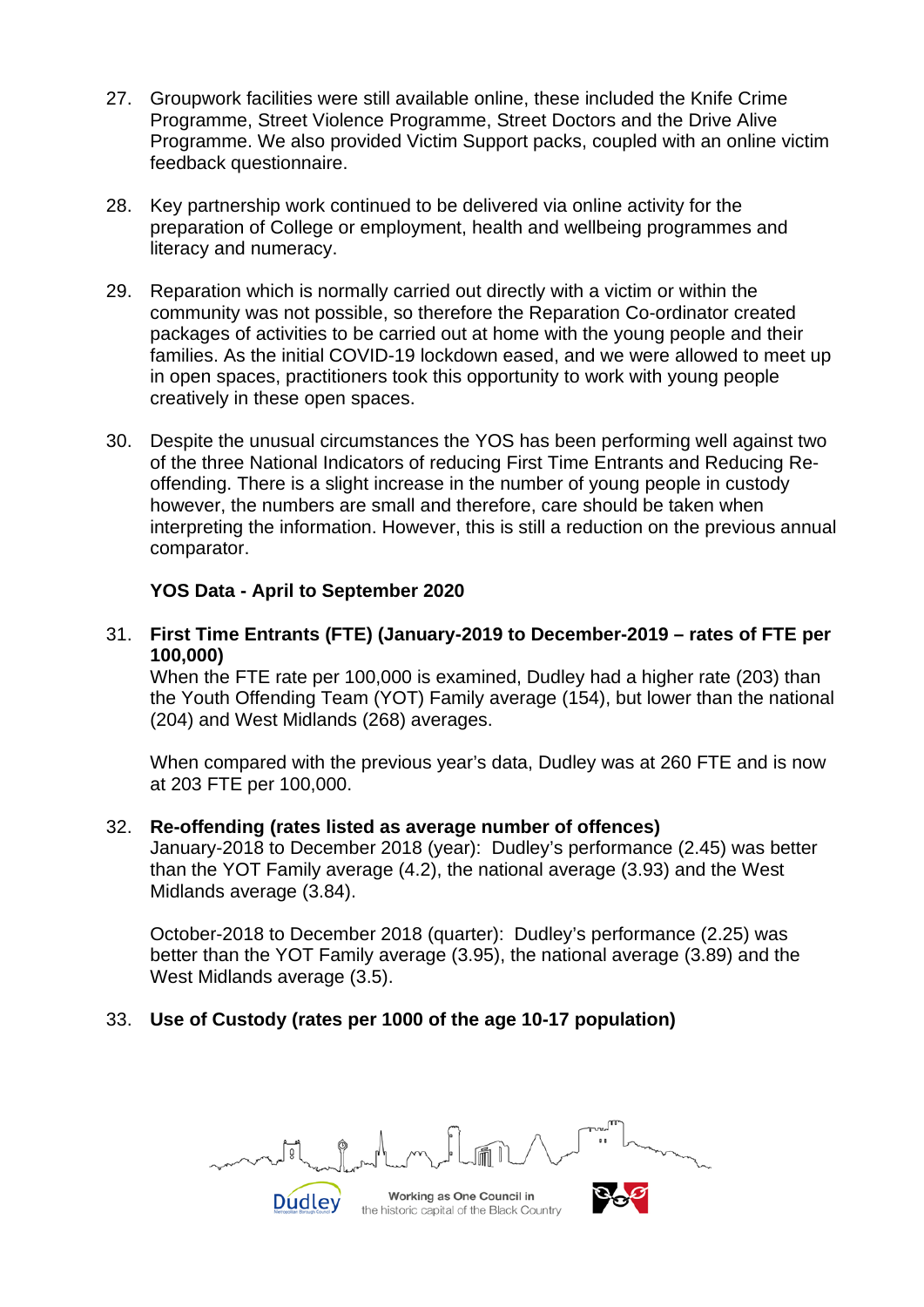For the period October 2019-September 2020: Dudley (0.29) had a higher rate than the YOT Family average (0.13), the England & Wales (0.1) average and the West Midlands average (0.16).

## **Finance**

34. There are no financial implications arising as a result of this report.

## **Law**

- 35. Youth Offending Teams are a statutory multi-agency service required by the Crime and Disorder Act 1998.
- 36. The Youth Justice Board are required to monitor the effectiveness of the Youth Justice system as set out in Crime and Disorder Act 1998.
- 37. HM Chief Inspector of Probation's responsibilities are set out in Section 7 of the Criminal Justice and Court Services Act 2000, as amended by the Offender Management Act 2007, section 12(3)(a). This requires the chief inspector to inspect (section 1) and report to the Secretary of State (section 3) on the arrangements for the provision of probation services.
- 38. Under Section 7(6) of the Criminal Justice and Court Services Act 2000, HM Chief Inspector of Probation is also conferred to inspect and report on Youth Offending Teams (YOTs), established under section 39 of the Crime and Disorder Act 1998, and bodies acting on their behalf.

## **Equality Impact**

- 39. The Youth Offending Service works with young people that are experiencing a range of social, personal and health challenges. The multi-disciplinary makeup of the team aims to reduce these inequalities through the delivery of services aimed at addressing these issues.
- 40. This report does not conflict with the Council's Policy on equality. Services are provided in line with the requirements of the Equalities act 2010 and seek to limit the potential impact of contact with the criminal justice system.

#### **Human Resources/Organisational Development**

41. There are no issues arising from this report as previous prevention pathways were developed prior to the inspection.

#### **Commercial/Procurement**

42. There are no commercial or procurement issues arising from this report.

**Dudley**